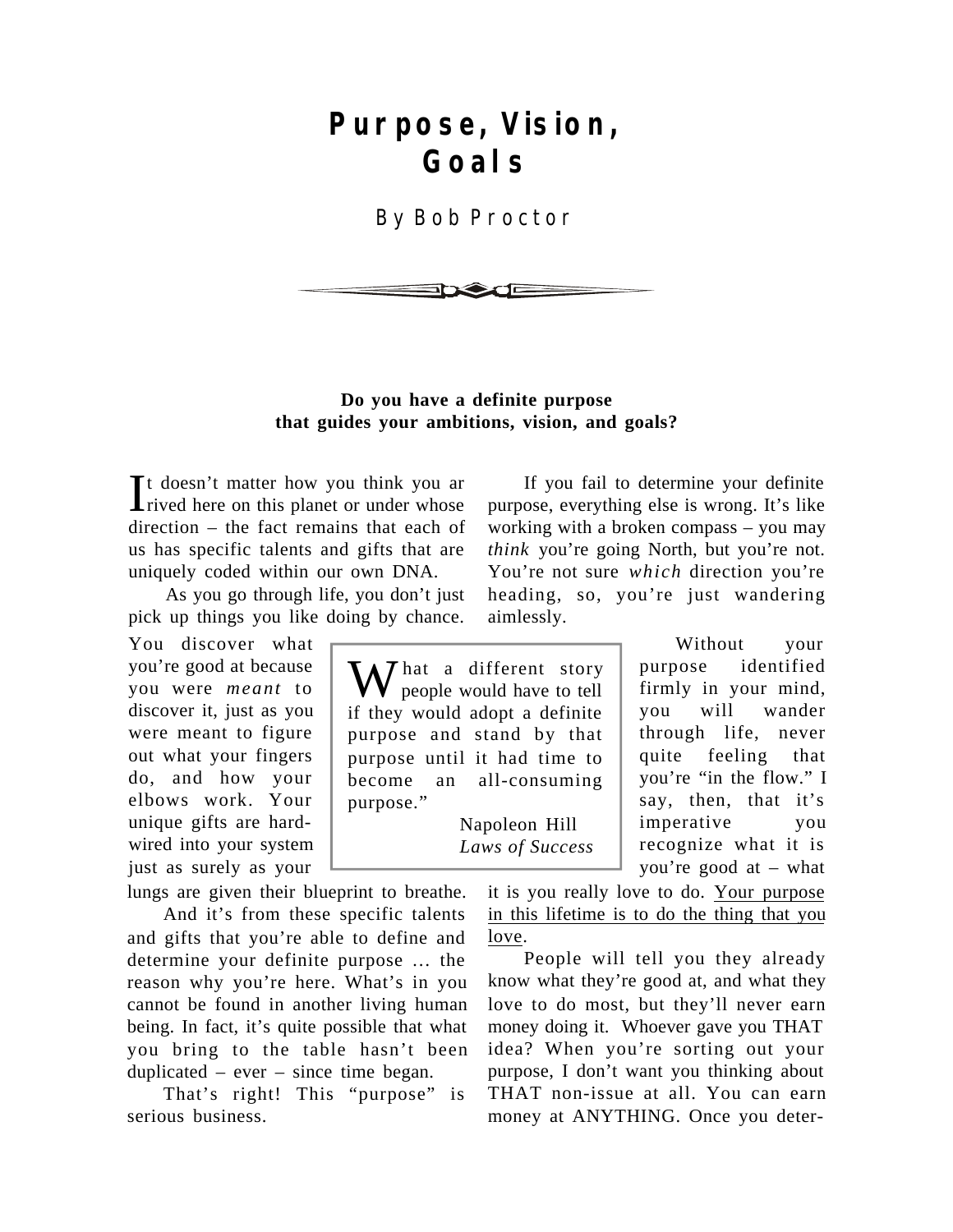mine your purpose, you won't even have to think hard on HOW to earn money – it's as if you're being guided by an unseen hand, heading in the right direction … and *everything* falls into place.

The key to your life is not that you settle for the "safe" thing that will bring in the money. The key is to turn and do what you really love. Fall in love with an idea. That's your life! That's your purpose.

## **Fall In Love With An Idea**

More often than not, when we think<br>
of "love," we tend to think of two human beings in love. When they're in love, they enjoy the same ideas; their feelings are in harmony.

Love is resonance. Love occurs when two entities are on the same frequency. So, when a person falls in love with an *idea*, his conscious and subconscious are resonating … they're in sync. And, it's what's going on in the mind that dictates the vibration of the body and moves the body into action. So, you must first allow yourself to fall in love with an idea … what is it you *really* love to do?

The psychologist Alfred Adler once said, "I am grateful for the idea that has used me." When you fall in love with an idea, it guides you …you don't guide it anymore.

Nor are you going to find yourself digging around for ambition or seeking to achieve your purpose. It'll push you out of bed in the morning long before your alarm clock considers doing the same. When you land on your purpose and truly start doing what you love, it's like being 12-years-old again, waking up to your first glorious day of summer vacation. What might have been drudgery for you just a day before is now grand opportunity and discovery. You're *loaded* with ambition.

Did the weather change?

Did the sun rise several hours sooner?

Of course not. The only entity that changed between the last day of school and the first day of summer vacation was YOU. In similar fashion, acting on your purpose pushes your ambition through the ROOF. The gifts within you were programmed to SING in a spotlight on center *stage*! Ambition is the talent agent that promotes these gifts and believes in your gifts to get them to that stage. The performance you do from that stage … that's your life's purpose.

# **Getting Past The Negatives To Find Your Truth**

Purpose gives meaning to WHY you're doing. doing what you're doing.

It's time to listen to that inner voice, to give serious attention to what comes naturally to you … to what gets YOU juiced … to what gets YOU moving at the start of each day.

It's time to sit down and have a serious truth session with yourself. Nobody knows your gifts better than you – it's an innate sense you have. I don't care what your parents, guardians, teachers, bosses, and best friends have said in the past … and neither should you. In this session, don't entertain ANY negatives about yourself, past or present, real or imagined.

Understand that negative images have been crowding your mind since your first week on this planet. Even your first school papers were marked in red slashes when you were "wrong." That red mark drew your entire conscious attention, even if it was the only mark on the entire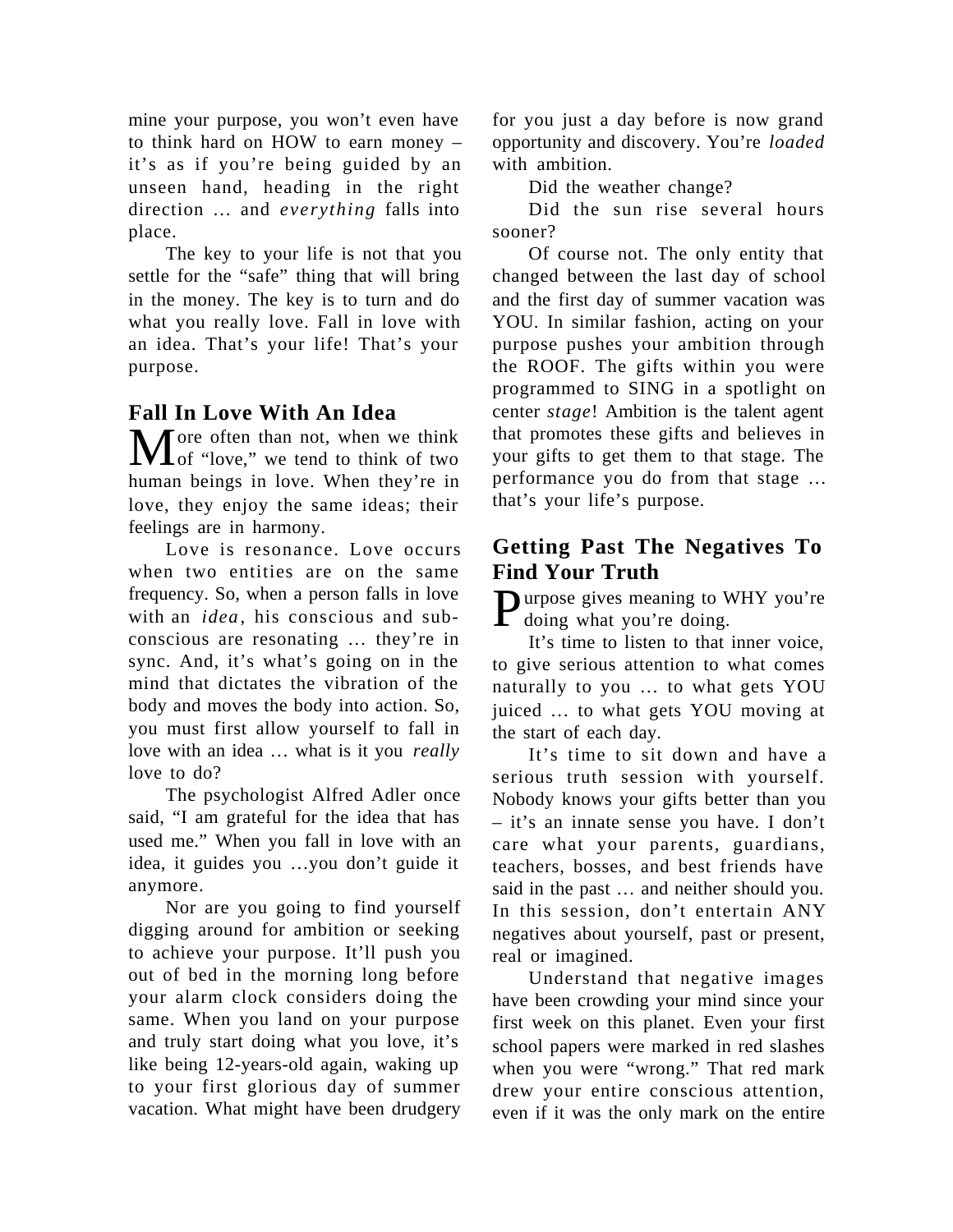page. It shifted your energy completely; you might have brooded about it for days; it might have made you fearful of the next mistake you'd make. In many cases, it's this ongoing conscious attention on negativity and failure that keeps people from making any kind of different directional move in their lives.

You've had failings in your life. I've had failings in *my* life. When we fail, it's not a fault issue – we simply were not in harmony with what we were trying to do. You might have a failed relationship in your past that's left you with the opinion that it was your fault. You play the tapes back again and again rethinking what you said or how you acted. You're so embroiled in what you should have done differently that you're not seeing the bottom-line truth: The relationship was not in harmony, it wasn't resonating.

You might have failed in school. How can you get straight As with something you're not in harmony with? When I was in grade school, I was bored to tears. I didn't pay attention and I didn't get very good marks. Because I didn't get good marks in grade school, I expected the same – and my teachers expected the same – when I got into high school. So, what did I earn in high school? …Bad marks. In Canada, we high schoolers had the option of attending a more academic college setting versus a trade-school setting. I remember telling a teacher that I was going to be applying for the academic college, at which point I was immediately told, "Don't go there. You'll never do well in academics. Go to the trade school, instead."

See, the masses are obsessed with conformity rather than creativity. I know you've had a great deal of input from well-meaning people who would rather you just stick to the status-quo . . . even if it's making you *miserable*. In their eyes, the status quo is safer … less invasive … more comfortable … and it doesn't push them into thinking about *their* lives.

I listened to my teacher. I conformed to what the masses thought of me, and off I went to trade school. I wasn't even there a month before I shoved my thumb into a bandsaw. Why did I fail there?

I was going in the wrong direction.

I wasn't on purpose.

I wasn't listening to myself, to what was true within me. In fact, I didn't think I was very special. I spent *decades* of my life thinking I wasn't very special.

You must recognize the unique gift of you. You're an individualized, phenomenal expression of life. If you start focusing on the mysteries, the spectacular parts of you that come together in perfect harmony in order to just accomplish the writing of your *name* …you begin to see the wonderful, complex person that you are. Add to that the ability to:

> paint in oils, put a car's engine together, program systems that make thousands of people's lives easier, play the piano without looking at a note, add and subtract reams of numbers, speak from a platform, match a person's hairstyle to their personality and lifestyle, fashion chairs and tables from a log of wood, put to paper a blueprint in your mind that becomes an architectural masterpiece

… and you begin to discover the absolute, awesome uniqueness that resides only within YOU.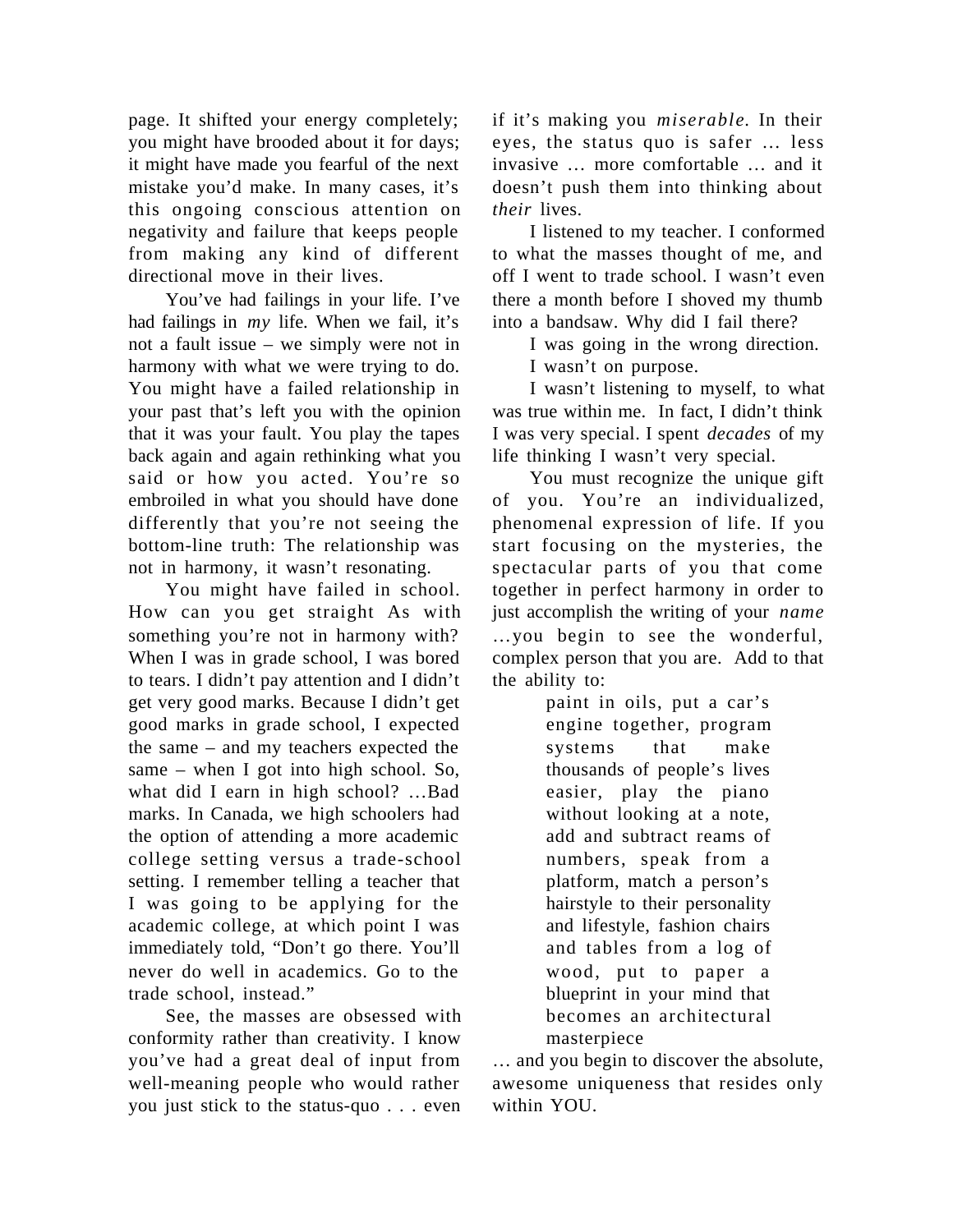# **You're Not On This Planet To Live Someone Else's Dream**

MV hat is it you love to do? Don't bother yourself with what anyone else says … that's why you're here. As I have already explained, when you're not on purpose, odds are that you're not going to build in the right direction. But equally as important is this: When you believe you've found your purpose, do not allow yourself to be dissuaded by others' opinions – don't allow *them* to tell you in which direction to build.

After about five years of working at Nightingale Conant, I landed on an alarmingly great idea … I was going to do this on my own.

I wanted to do just what my close friend and mentor, Earl Nightingale, was doing, but I wanted to do it under my own name and with the education and knowledge I'd been personally acquiring over all the years. So, I got a tape recorder – you know, one of those old fashioned kinds with the big buttons and the red "RECORD" button. You put the tape in and it click-click-clicks away while you talk into the microphone … that kind of thing. And I sat down and recorded my own thoughts on the subject of personal growth.

I needed someone to give me feedback, so I called up a good friend and told him I had a great idea I wanted to share with him. I took the tape and recorder up to his house, turned it all on and … well, Joel Goldsmith's phrase "Thunder of Silence" couldn't have fit the situation better. As the tape played on, the pressure in that room became enormous – it was his *embarrassment* for me. I eventually turned the tape recorder off, and mumbled, "Well, it was just an idea."

As I was driving back to my house,

it hit me: I was letting him steal my dream! This was my DREAM! I wasn't going to let him steal my dream! And that's when it clicked in my mind … I can DO this.

Had I listened to him, I would have fallen off my life's purpose. I would have kept obtaining goals and building longterm visions in my head, but I would have been going in the absolute wrong direction.

See, if you're not on purpose, EVERYTHING is off course.

When you have the right purpose, you'll easily develop the right vision.

When you have the right vision, you'll quickly recognize the right goal.

### **Purpose Leads To Vision, Vision Leads To The Goal**

Once you've found your purpose, how<br>Odo you express it? By creating and nce you've found your purpose, how maintaining a vision.

Vision is what you do with your life. Vision is the strategy *behind* the fulfillment of your purpose. You accomplish this strategy by creating several short-term goals to keep you on course.

Van Gough once said, "I dream my painting and then I paint my dream."

We all know that Van Gough knew his purpose in life.

His vision, then, was the completion of paintings, each uniquely different from the other. *How* he put his vision to canvas involved a series of short-term goals.

I work with a young woman who builds websites. Now, for most people, putting websites together can make your head hurt so bad that you just quit and decide to go do something else – anything else. Websites are complicated – and, unlike a house or an office building, you can build the whole thing before you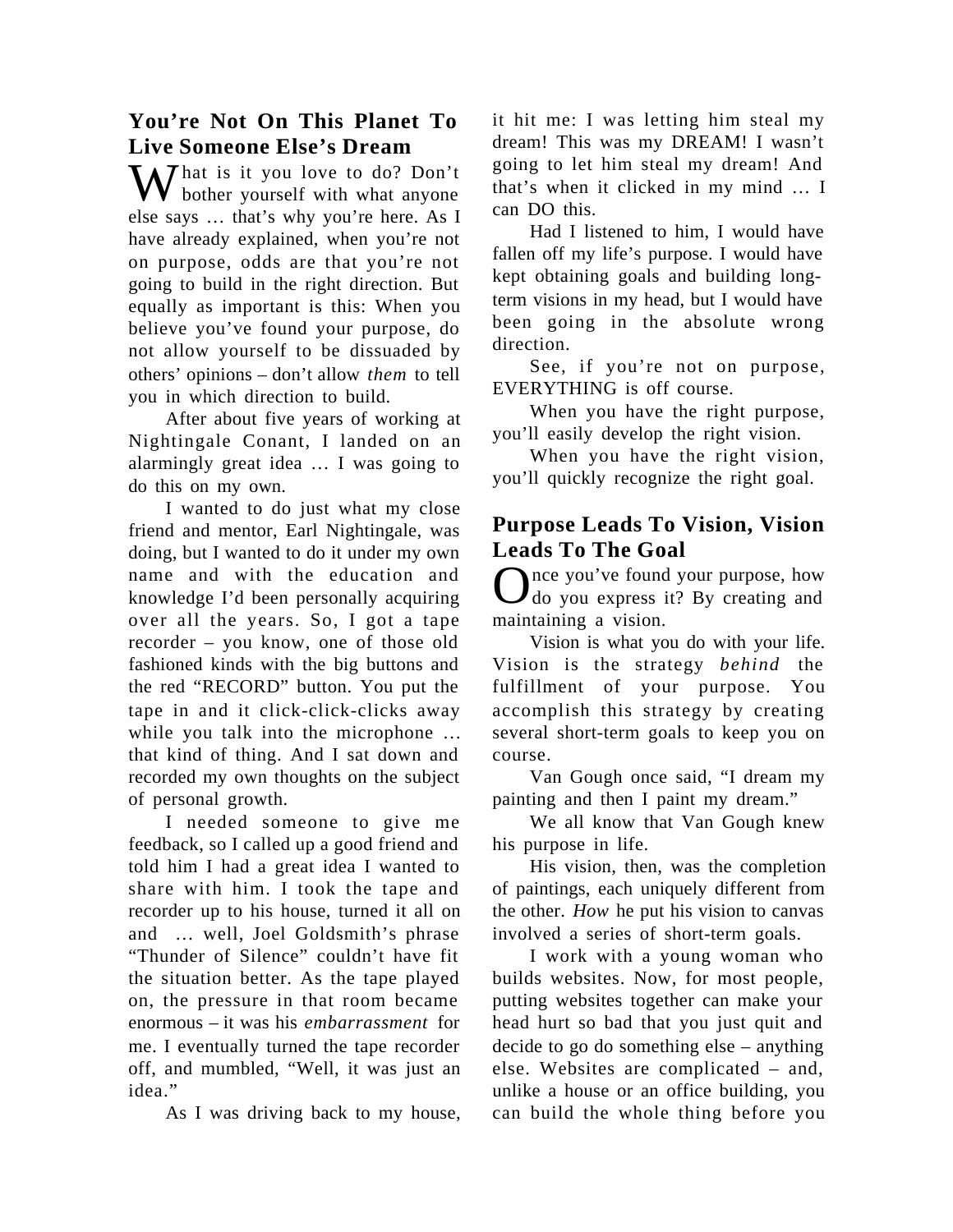realize you forgot to put in the plumbing …many websites aren't really functional.

But when this woman starts working on someone's website, she gets a feeling for what the client is looking for, and sees the site's entire blueprint in her head. Then she just follows the blueprint. See, she has the vision in her head – what she does to get from vision to a completed website is a series of short-term goals between herself and the programmer.

 Vision is the key connector between one's daily goals and one's lifetime purpose.

# **Fix On Your Vision, Then Plot Your Course**

This summer, I had a wedding to attend<br>in Gatlinburg, Tennessee. I had a few **This summer, I had a wedding to attend** days to spare, and my wife and I enjoy each other's company, so I suggested to Linda that we drive instead of flying. She readily agreed and started collecting the maps we'd need for the trip. As we plotted the course, we would be driving from Toronto to Detroit, Detroit to Cincinnati, Cincinnati to Lexington, Lexington to Louisville and then into Gatlinburg.

We were plotting the vision, you see, to get us from Point A to Point B.

When we got in the car to begin the trip, which city was I thinking of? … Detroit. I had to get to Detroit first; if I missed Detroit, there'd be a good chance we wouldn't find our way to the wedding at all.

Detroit was first on my list – that was my GOAL. After Detroit was accomplished, Cincinnati became my goal and so on … all the way to my final destination – Gatlinburg, Tennessee.

I've had people come up and tell me that they've given up on their big dreams because they never seemed to get closer,

no matter what they envisioned or tried. The error they're making is that they're looking for their Gatlinburg, Tennessee while they're still sitting in the driveway in Toronto. In many instances, they're writing their Gatlinburg goal on a Goal Card I've given them, or they're writing it in a journal somewhere. This is all well and good, but if you're not also *plotting* your course to get from where you are to where you want to be … if you're not figuring out the first goal for Detroit, then following that plotline forward in progressive order, you're going to end up in Montreal instead.

You've GOT to plot the course. Figure out what you need to do between here and there and make those your goals.

Once you have the course plotted, though, there are three very distinct rules of thumb I want you to remember.

**First, just because you've plotted the course doesn't mean you can put your whole plan on auto-pilot.** When pilots reach cruising altitude they'll quite often put the plane on auto-pilot and let years of genius physics and calculus computations steer the plane toward its destination. But even with auto-pilot, you've got to manually get the plane in the air and manually land it. And even with auto-pilot, you've got to keep an eye on your instruments and pay attention to possible curve balls Mother Nature might toss your way.

**You cannot rely on auto pilot to get you where you want to go**. You have to be personally involved and focused on the process.

**Second, don't get so carried away with the details of plotting the action steps within your vision that you don't ever get out of your driveway.** You know what I'm talking about – you see people around you do it all the time. They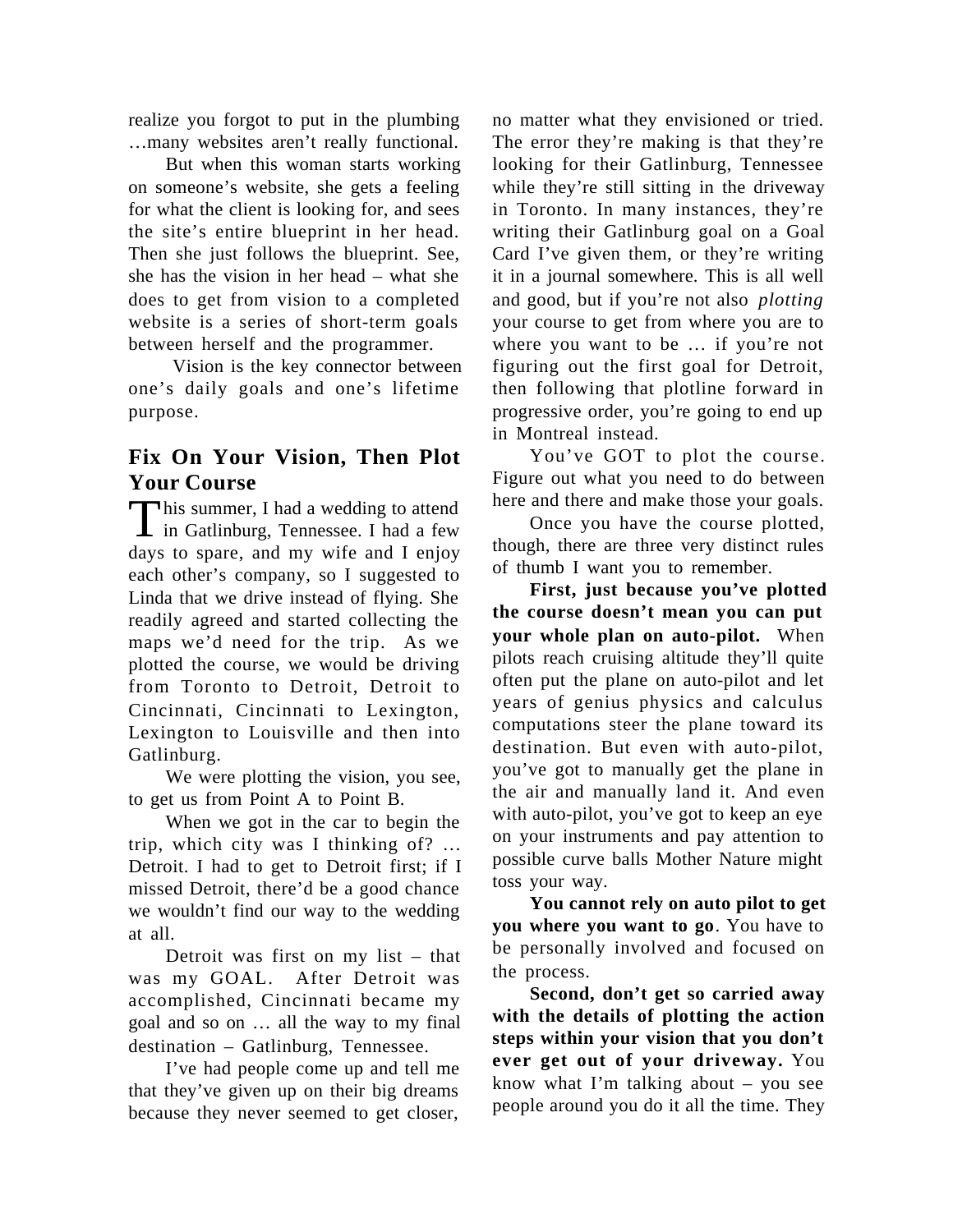get so caught up in planning and charting and graphing their future that they never BEGIN it. This is fear in disguise – that's all it is. Your plan doesn't have to be perfect. Get the foundational elements in place and get moving.

**Third, don't be so intent on motoring to Detroit that you miss the scenery along the way.** You're on purpose … you're on your way … enjoy the journey, for heaven's sake. After all, that's what you're doing this for, isn't it?

## **When The Vision Doesn't Work**

Now, it's imperative that you not<br>confuse your purpose with your confuse your purpose with your vision. In our solar system, the sun is the one stable element around which all the planets revolve. Your purpose is your sun. It doesn't move; it doesn't change. Your vision and its subsequent goals are the planets that revolve around your purpose's perimeter.

People will often say that they THOUGHT they were keyed in on their purpose in life but, for some reason, nothing seems to be falling into place to further that purpose. They mistakenly conclude that it's the purpose that is offkilter. While this may be true, in most cases it's not the purpose that's off-kilter – it's the vision that's not getting you there.

If you've really honed in on that inner voice … if you've been true to yourself … if you've not allowed any negativity to sway you from what you believe your purpose to be… if you have duly noted that these unique gifts of yours actually run in your blood … then you're on purpose. It's simply time to do some analysis of the vision you've put in place.

I want you to imagine that you're in Chicago and your goal is to go to Detroit.

Away you go in a rush. You're driving and driving, you stop and grab a coffee, you get back in the car and keep driving and … all of a sudden … you see a sign up ahead that says "Nashville, 186 miles."

You think, "What the heck? I'm going to *Detroit* . Nashville is in the opposite direction."

You're concerned now and even a little worried. You might even be a bit miffed. But you keep driving in the same direction. An hour goes by and you see another sign … Nashville, 102 miles … at this point, you're downright annoyed. "How in the world could this be happening?" you ask yourself. But you keep driving.

Now, if this were a real-life happenstance, you wouldn't keep driving. As soon as you would come across the FIRST indication that you were traveling in the wrong direction, you'd brake the car to a halt and do a Uturn right there on the highway. You'd bump across the dirt median between the two highways and you wouldn't even care if a sign stood right there telling you that this median was reserved for "official use only."

"This IS official use!" you'd grumble to yourself as you swing across and merge with the oncoming traffic. "I've been going in the wrong direction for an HOUR, for heaven's sake!"

Why is it that in REAL life you'd have no compunction about immediately changing your direction … but when it comes to changing direction on the VISION you have in place, you keep driving in the wrong direction*, even while you know it's the wrong place to go*?

The key is that you take note of the "street signs" and indicators that are trying to alert you to the fact that you're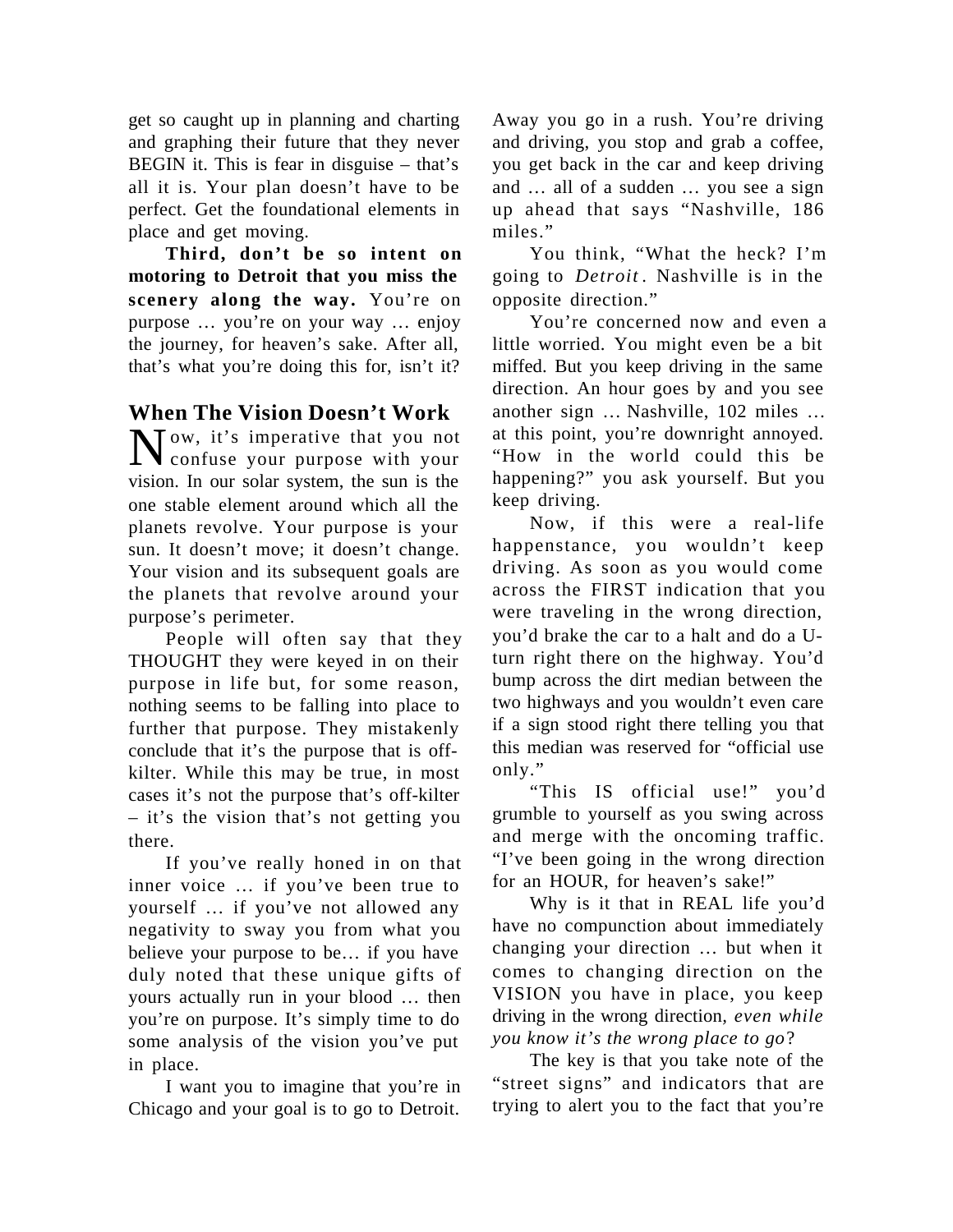going in the wrong direction. You know what those nudges are – they happen every day, these "inner knowers" that are working to keep you on track and on purpose. When you are not on track to your goal, when you are not moving on your vision, you're going to feel bad about yourself and what you're doing. This is a clear indication that you're not on purpose. Your intuitive mind is *screaming* at you – intuition is that marvelous mental muscle that is telling us the direction we *should* be going. It's part and parcel of the orderly universe we exist in; it's here for a very definite reason.

There's a difference between bumping up against dead-end brick walls … this is where your intuition kicks in … and meeting up with resistance as you pursue your vision. When resistance comes up, that old, crotchety paradigm might perk up to assure you that you're on the wrong path, that it wouldn't be this difficult if you were on the right path. Those old "quitter" programs in your head are not at all connected to your intuitive source, and as you get to know your "inner knower," you'll begin to recognize the feeling you get that distinctly separates intuition from a badtalking paradigm.

Resistance is not bad, it is not negative. The good that you are seeking is here – in fact, *everything* you're seeking is seeking you. Your action causes a reaction, and that reaction represents resistance. Remember that airplanes would not only not fly, but they would never get off the ground without resistance. When you are on purpose, your goal guides you toward the good you desire. And through the Law of Vibration and Attraction, the good you desire is moving in your direction. Keep going

through the resistance and, as Henry David Thoreau said, you will "meet with success unexpected in common hours."

# **When You're Not Doing What You Should Be Doing**

There's one last point I'd like to make<br>about recognizing your purpose. about recognizing your purpose. More often than not, people have difficulty getting focused on what it is they're put on this planet to do because they're already doing something day in and day out that exhausts their time and, in the end, feel they are on the right track because they are covering most of their bills. Just because you have a 9-to-5 obligation and your bills are getting paid doesn't mean that you've figured out your true purpose. This fact, however, can often block or impede your progress toward that better and higher use of your time and talents.

Now, some people get stuck and are afraid or reluctant to make a move because they just can't see how their purpose will pay the bills. Furthermore, they have been programmed from infancy to believe it is better to be safe than sorry.

In this context, it's NOT better to be safe than sorry. When you picture yourself reaching the end of the road, do you think you'll be happy because you had a safe trip? But you never did the things that you dreamed about and, rather than reliving the exciting growthoriented experiences that you had, you end up wondering what would have happened if you *had* stepped out and molded your own future.

On the other hand – there are people who land on their purpose and, throwing all caution to the wind, stop everything they're doing … including their paying jobs … to seek out this higher end for their lives.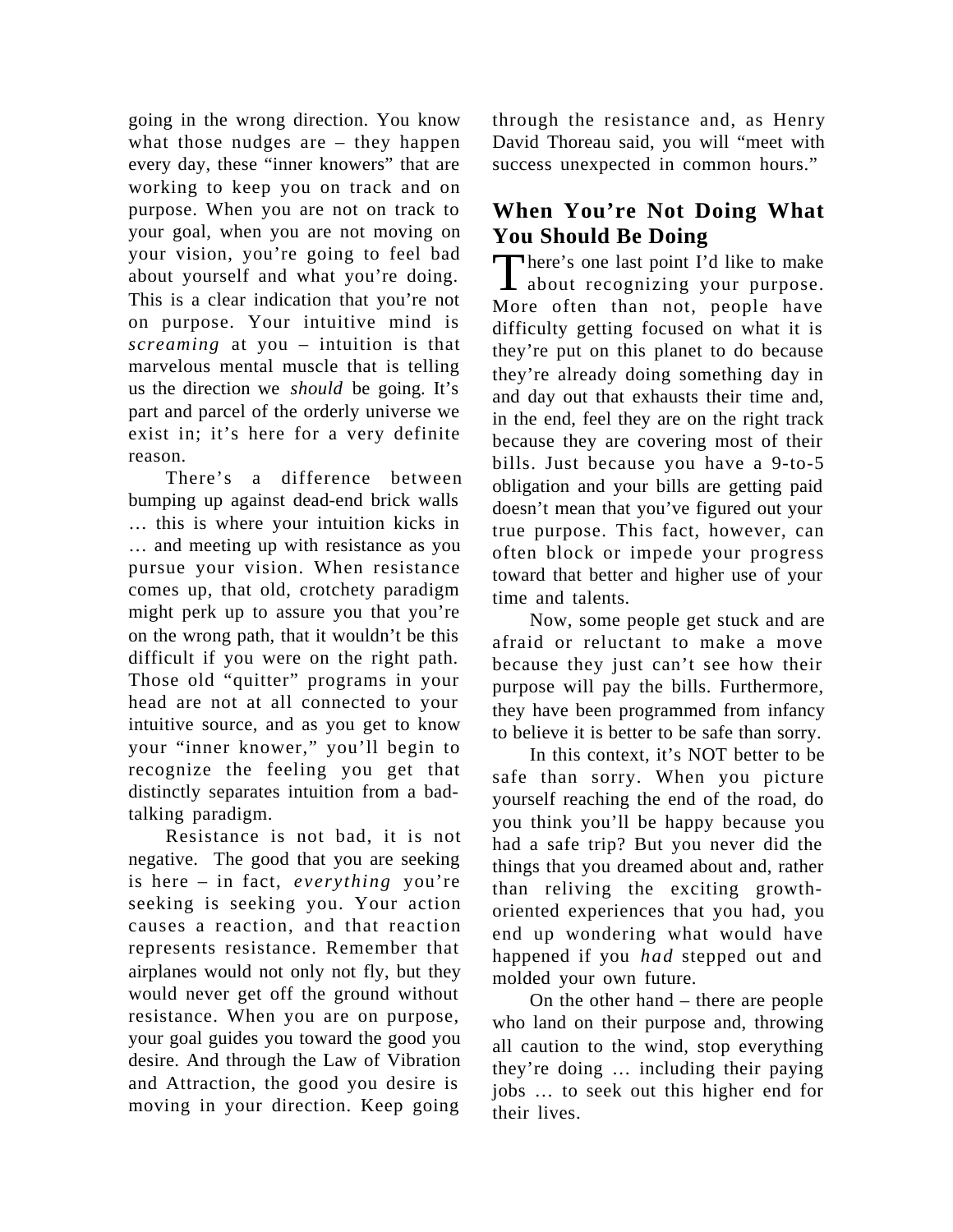While I have some admiration for this attitude and believe that people who take this action are eventually going to land on their feet, drastic action such as waking up and quitting your job tomorrow morning is not something I'd recommend. You see, you can't pursue your purpose if your basic needs of life are not met. Over the years, I've seen a number of people quit their full-time jobs because they want to devote more time and energy to building up this master plan, this dream in their mind. Within weeks, when they begin to see that their needs are not taken care of, they immediately begin to worry about "making ends meet" and they blow it.

When your needs are taken care of, you're free to move; you're free to take action. Freedom is simply the clear expression of spiritual power to and through you. When you're enjoying freedom, you're free of constricting worry. You don't lie awake at night planning your escape from your lessthan-satisfactory life … because you're *already* free.

It is absolutely essential then that, before you take any drastic action, you first sit down and decide what your true needs are. What do you need to survive – to pay rent, to buy food, to keep the lights on and the water running? What do you NEED – not WANT – what do you NEED in order to ensure that freedom in your mind and in your reality. Come up with a figure.

When you have that figure, give yourself a mental break for just a few hours, then come back to that figure and whittle it still further. What can you cut from the first figure you came up with? What can you honestly live without for a period of time? I have found that when people take a first run at what they need, it's usually more than what they need. We're talking *only* absolute essentials here so that you're free from worry.

Find a way to get that financial need met. Can you go to a part-time basis with your existing company? Can you switch to another position within your company that allows that part-time base? Can you find a new job completely that still gives you the freedom and flexibility to work a few hours, each and every day, on what your true purpose is?

#### **Just How Ambitious Are You?**

 $A<sup>nd</sup>$  what are you willing to sacrifice<br>Oor endure in order to get yourself nd what are you willing to sacrifice moved onto this right track?

The fact is, no matter how easily your purpose comes to you, you'll be asked to make sacrifices in order to fully bring it into your life. In order to have ANY good come into your life, you must create a space for it first. That's the law.

When I mention "sacrifice," there are people who envision some kind of Old Testament ritual that involves really unhappy goats … I'm not talking about that kind of sacrifice.

There's a common misconception out there that a "sacrifice" means you're losing something. You're not losing here. When you're sacrificing something in order to operate at your higher level – your purpose and mission on this planet – you're just giving up something of a lower nature to bring in something of a higher nature.

#### **You can't get to the top of the ladder unless you leave the bottom.**

This is true in every facet of life. Think of the people who are looking for a new relationship, but they still haven't let go of the old one. Look at the people starting diet programs who just can't give up their morning bagel with cream